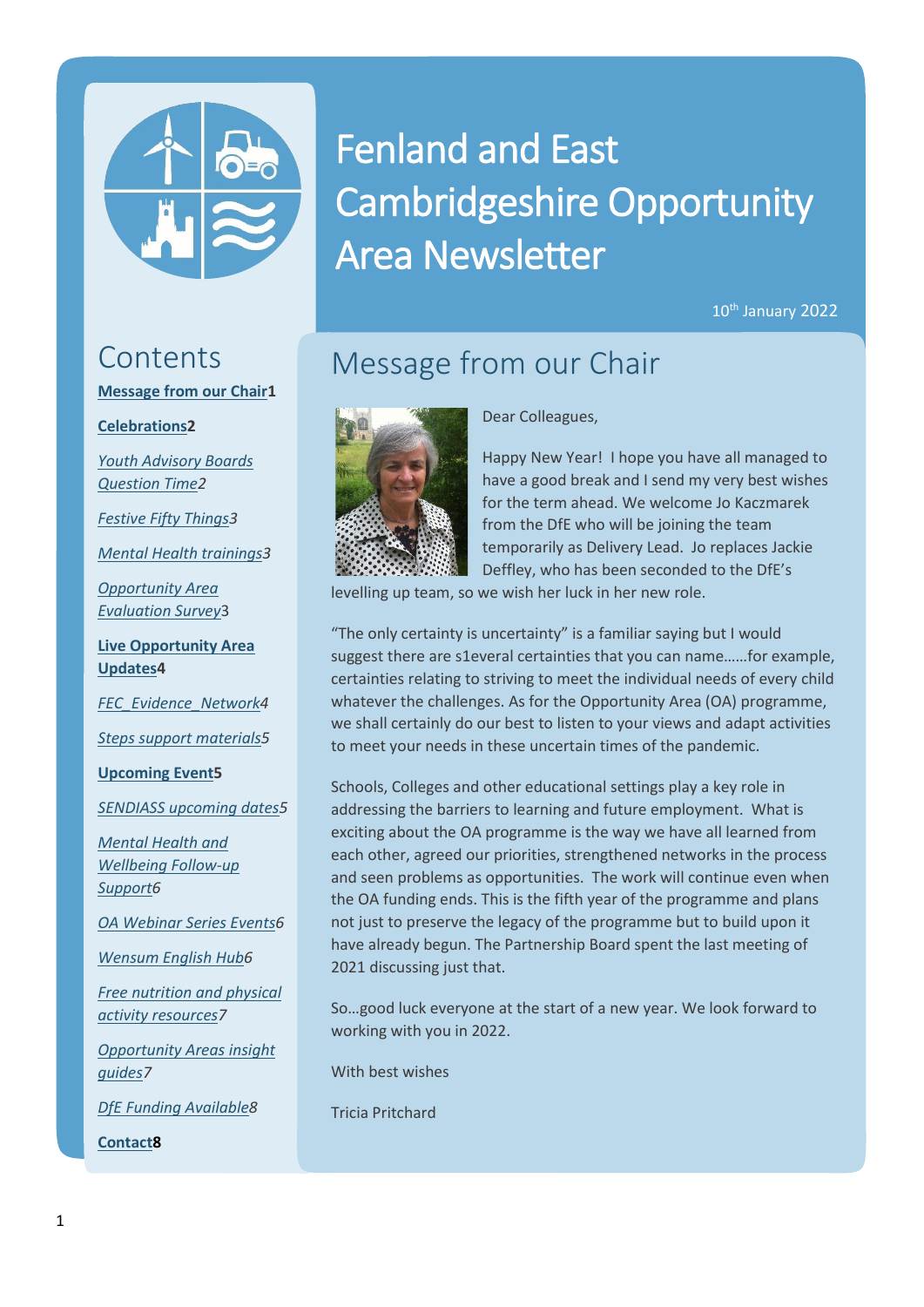## **Celebrations**



### <span id="page-1-1"></span><span id="page-1-0"></span>Youth Advisory Boards Question Time event success

The Fenland and East Cambridgeshire Youth Advisory Board's (YAB) Question Time event held at Cromwell Community College was a great success. Young people were able to quiz politicians, including Mayor Dr Nick Taylor, South East Cambridgeshire MP Lucy Frazer, Cllr Ruth Hufton, Cllr Lorna Dupre and Darryl Preston Cambridgeshire's Police and Crime Commissioner about a variety of current issues.



The Youth Advisory Boards are always keen to welcome new members to find out more visit their websites [Fenland Youth Advisory Board \(20twentyproductions.co.uk\)](https://yep.20twentyproductions.co.uk/fenland-yab) or East Cambs Youth Advisory Board (20twentyproductions.co.uk) or contact Max vi[a Max@20twentyproductions.co.uk](mailto:Max@20twentyproductions.co.uk) to discuss getting involved.

See Jack's write up of this superb event below. A huge thank you to all involved who organised and delivered such a professional well attended event

*"Hi! I'm Jack, I'm 17 years old and I am the Chair for Democracy of the Fenland Youth Advisory Board (YAB). The YAB is a collective of young people and professionals funded by the Opportunity Area (OA) who help to tackle issues that affect young people in the district. Through consultation and conversation, YAB discovers these challenges to young people and then commission organisations and groups to address them.*

*In my role as Chair for Democracy, I work to get local politicians to engage with the YAB to help us with our goals and also educate young people on our political system and how they can engage with it. This was done in the 'Question Time' event held on 4th November, where young people could ask questions to local politicians from Fenland and East Cambs.* 

*This event was planned by The Fenland and East Cambs Youth Advisory Boards.*

*On the panel, we had Mayor of Cambridgeshire Dr. Nik Johnson, Police and Crime Commissioner Darryl Preston, County and District Councillor Lorna Dupré, Leader of Doddington Parish Council Ruth Hufton, and MP for Southeast Cambridgeshire Lucy Frazer.*





*I was really nervous at first when I started hosting but once I got into it my confidence grew and began to build up a rapport with the panel. It was really great to see some of our local politicians showing their passion for the local area to young people who sometimes feel quite disillusioned with politics and feel that politicians do not care for them. It was also really useful to see what young people in the area cared about, from green spaces to transport to minority inclusion. These are passions I will keep in mind for the future, as a Chair of the Fenland Youth Advisory board."*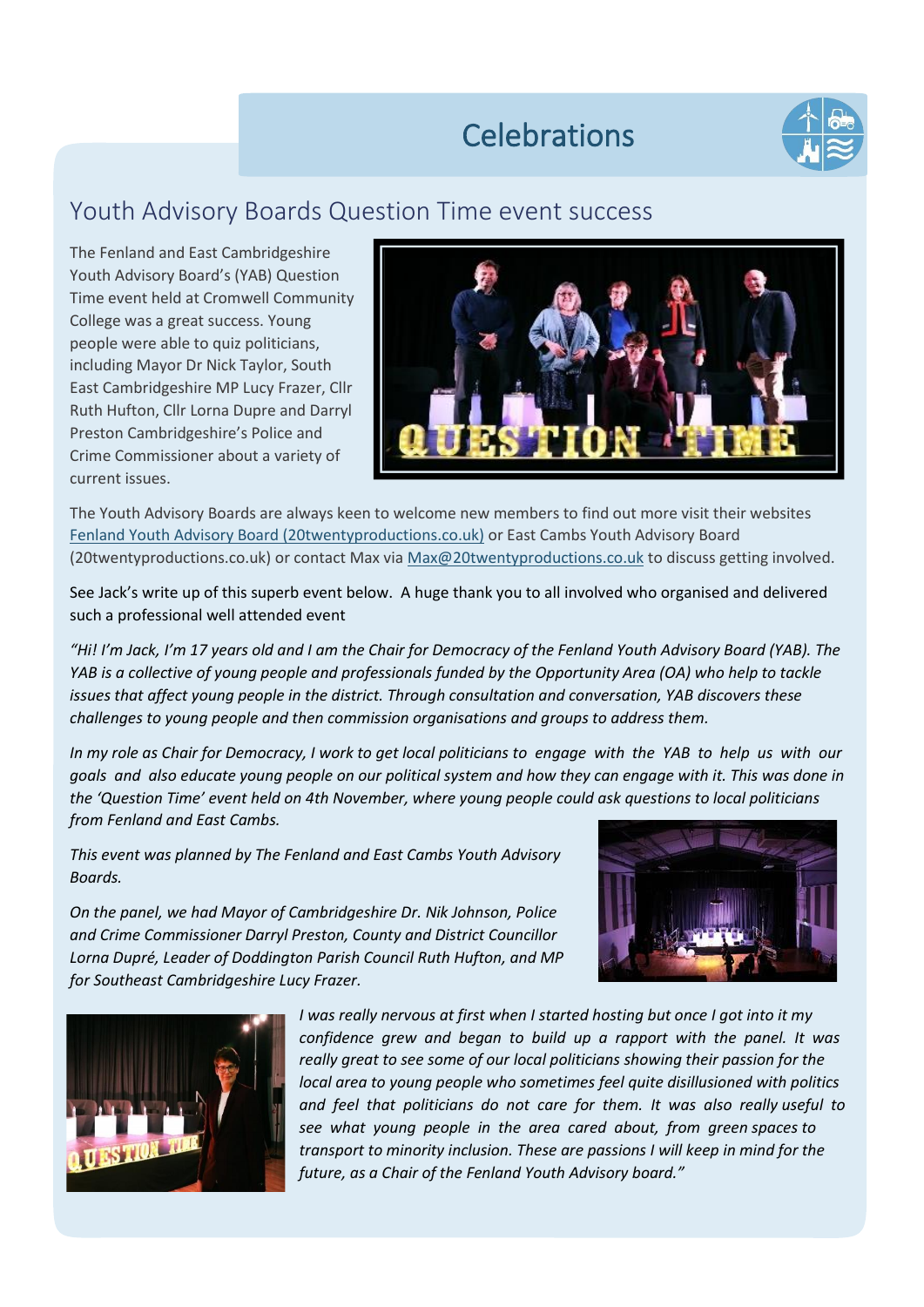## <span id="page-2-0"></span>Festive Fifty Things

The Fifty Things to do before you're five app, which looks to support parental engagement with their child's learning and development through low or no cost everyday activities, continues to grow in popularity, with just under 4000 users across Cambridgeshire and Peterborough, and 750 app users in the Fenland & East Cambridgeshire Opportunity Area (a 16% increase in the last 3 months). To promote use of the app over the festive period there was a launch of a "[Festive Fifty Things](https://fenlandeastcambridgeshireoa.co.uk/festive-fifty-things/)" social media campaign, linking popular activities over the festive period such as baking, making Christmas cards and visiting Christmas lights to activities on the app so that families can understand how these activities can further support their child's learning and development. The social media campaign is linked to a series of handouts supplied to Early Years Settings in the area to further support parental understanding of how to carry out these activities and how they can enrich their child's developing vocabulary. As we enter the new year, we shall be further promoting the app with the campaign "2022 together", encouraging families to meet up with friends (safely) to take part in activities together.

### <span id="page-2-1"></span>Mental Health Training & Competency Framework

As part of the DfE Wellbeing for Education Return programme, a series of three webinars were offered to schools across Cambridgeshire to introduce the new Mental health Competency Framework. Over 125 people registered for the sessions delivered by YMCA Trinity Group, with 100% of attendees saying it was relevant and will help schools assess their training needs.

The framework forms part of a wider local collaboration to support schools, and a range of additional programmes are being launched over the coming months. Details of these will be shared in due course, including a new school's resource on the keep your head website in the new year.

Remember that all schools in the Opportunity Area can gain access to a range of mental health training from YMCA Trinity Group, and be supported to use the competency framework to identify needs. Please contact [mentalhealthtraining@ymcatrinity.org.uk](mailto:mentalhealthtraining@ymcatrinity.org.uk) or call 01733 373187 for more information. For more details about the current offer visit: SEMH Training from the YMCA [\(fenlandeastcambridgeshireoa.co.uk\)](https://fenlandeastcambridgeshireoa.co.uk/oa-funded-offers/semh-training-from-the-ymca/)

passage that sensors can use the BrE grant randing for, is semig designed in reddiness for september ESEEP. This In addition to these wider staff training opportunities, a local Designated Senior Mental Health Lead training package that schools can use the DfE grant funding for, is being designed in readiness for September 2022. This authority, NHS and YMCA Trinity Group. More details will follow later in the year, but you can register your interest by contacting YMCA Trinity Group using the details above.

### <span id="page-2-2"></span>Opportunity Area Evaluation Survey

Here at the OA we are keen to understand the impact that our projects and activities are having in your school, college or early years setting. We therefore invite you to complete this [OA Evaluation Survey](https://view.officeapps.live.com/op/view.aspx?src=https%3A%2F%2Ffenlandeastcambridgeshireoa.files.wordpress.com%2F2021%2F12%2Ffecoa_baseline_survey.docx&wdOrigin=BROWSELINK) to share your thoughts and experiences. The survey will take 10–15 minutes to complete. We have commissioned a research team at the Faculty of Education, University of Cambridge to evaluate the range of OA-supported activities this year. Thank you to the team for developing this survey for us. If you have any questions about the survey, please contact Dr Sonia Ilie via [isi22@cam.ac.uk.](mailto:isi22@cam.ac.uk)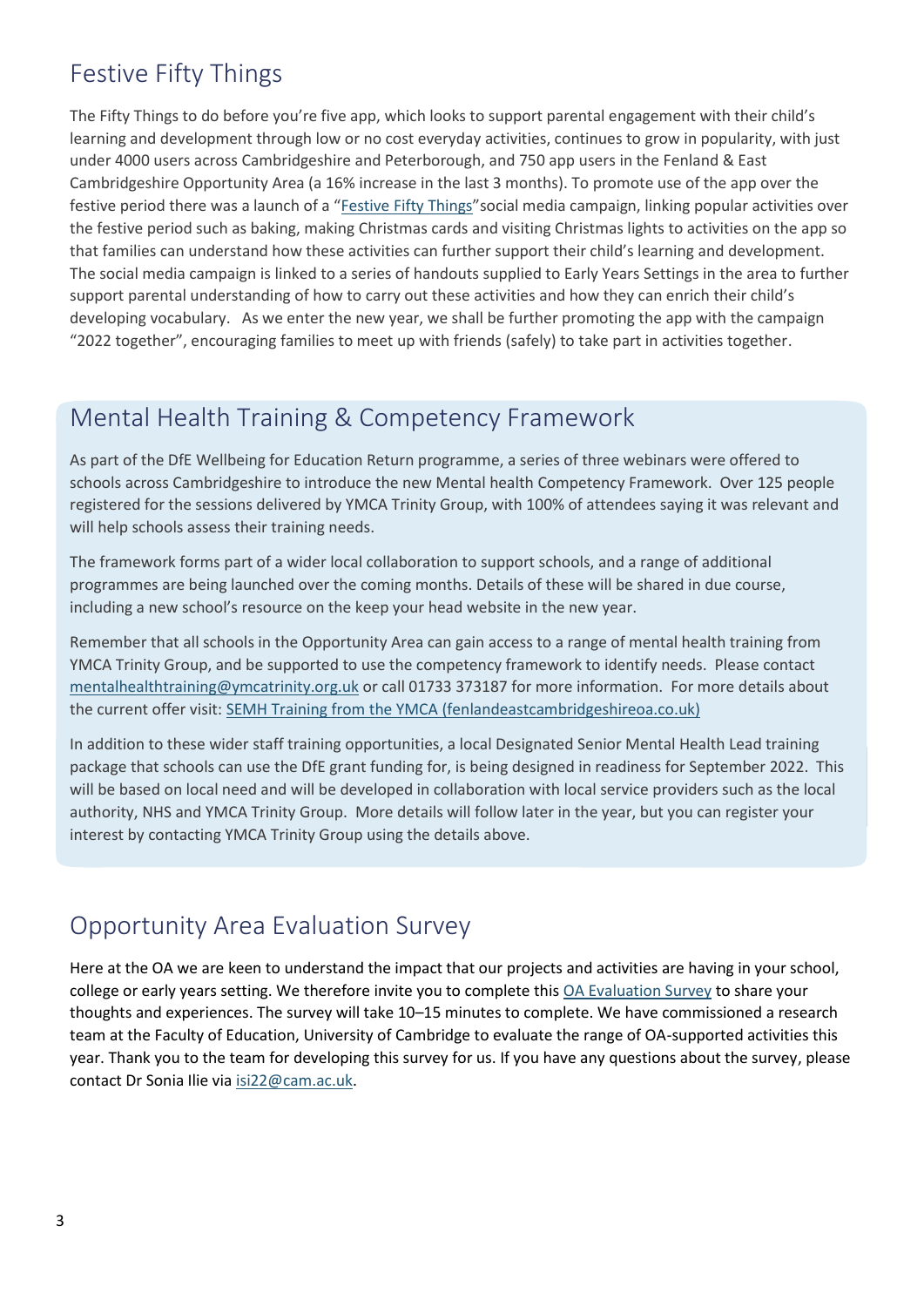

## <span id="page-3-1"></span><span id="page-3-0"></span>FEC Evidence Network – Evidence Advocates

### **East Cambridgeshire and Fenland (ECF) Evidence Network**

We are establishing a local evidence network which will build on and sustain the work of the ECF Opportunity Area. This collaborative partnership has been designed in consultation with local system leaders to ensure that children in dispersed communities' benefit from the effective implementation of evidence informed practice within education settings.

### What can the evidence network do you for your setting/school?

- Support schools to demonstrate evidence informed practice in line with the expectations from Ofsted surrounding School Improvement, this includes fully funded implementation training
- Support to demonstrate you are evidence led and engage with education peers beyond your school, prioritising excellence
- Fully funded CPD opportunities and release time to upskill your team
- Provide peer led support and challenge surrounding evidence informed practice
- Promote the use of evidence in education with a particular lens on the challenges faced by rural and smaller settings
- Regularly share educational research and signpost opportunities to engage in a range of opportunities including trials and evidence informed CPD

### Evidence Advocates will...

- Provide support to increase confidence in identifying and implementing evidence informed practice, with specific areas of specialist knowledge
- Provide increased opportunities to access support and guidance surrounding evidence information practice
- Support practitioners to design, implement and evaluate evidence-informed projects in their own classroom or school (or in the EA's own school)
- Provide coaching and mentoring

### **Calling all evidence informed practitioners...**

We are currently recruiting evidence advocates to support the development of the ECF Evidence Network. This is a fantastic opportunity for education providers and individuals to boost the evidence informed practice in their schools and settings, support the delivery of your school improvement priorities, and demonstrate your evidence led practice and peer networks with a fully funded supported CPD offer from January 2022 to July 2023. EAs will be provided with a fully funded robust induction programme along with half termly network meetings, led by the EEF. EAs host schools will receive reimbursement for all cover costs along with a wealth of opportunities for professional development. The maximum commitment for an EA will be no more than 20 days over 5 terms. This can be for you or a member of your staff to become and Evidence Advocate for the ECF Evidence Network.

Please complete this short expression of interest form by **Thursday 27th January**:

Microsoft Forms version:<https://forms.office.com/r/4WYfSqYcWD>

Word version: [click the link](https://fenlandeastcambridgeshireoa.files.wordpress.com/2022/01/ecf-evidence-network-evidence-advocate-expression-of-interest-word-version.docx) (Please email to [tiffany.middleton@cambridgeshire.gov.uk](mailto:tiffany.middleton@cambridgeshire.gov.uk))

Expressions of interest will be reviewed by a panel; outcomes will be shared by Thursday 3<sup>rd</sup> February.

The induction programme will take place on the following dates:  $10^{\text{th}}$  February 2<sup>nd</sup> March and  $10^{\text{th}}$  March.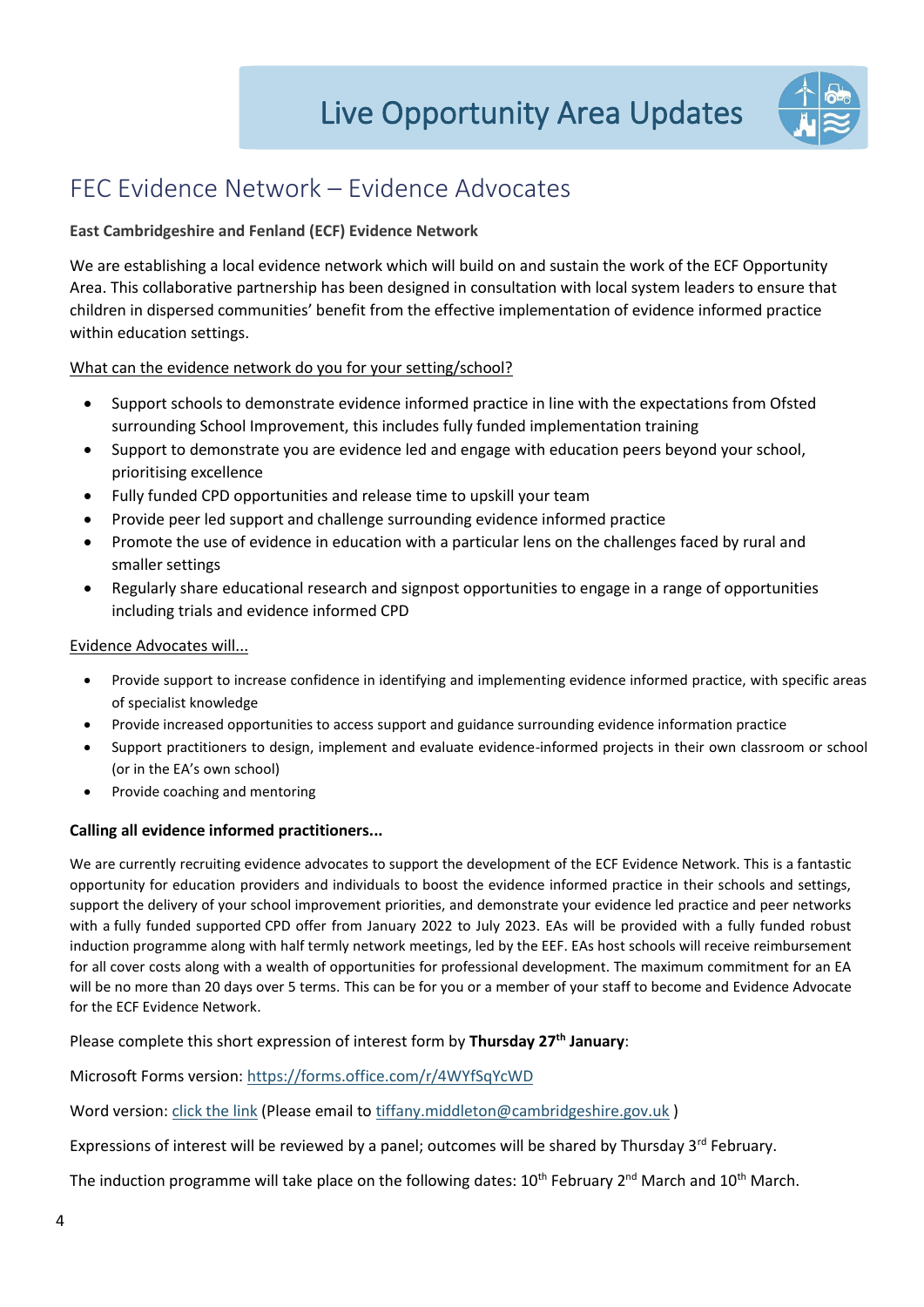## <span id="page-4-0"></span>Steps support materials and post-training support packages available

The Steps team has developed a set of materials that can be shared with different audiences to help explain Steps. So far, they have a **parent leaflet** and a **governor presentation** (and handout). Please contact Jacquie Cambridge Steps, Jacquie Woodcock at [jacquie.woodcock@cambridgeshire.gov.uk](mailto:jacquie.woodcock@cambridgeshire.gov.uk) or Informed Lead, Trauma to request a copy of these if you have not already received one.

They also offer support through District SEND Steps tutors and link practitioners. You can also attend [network](https://www.cambslearntogether.co.uk/asset-library/Cambridgeshire-Steps-Network-Meeting-Flyer-21-22.pdf)  [meetings](https://www.cambslearntogether.co.uk/asset-library/Cambridgeshire-Steps-Network-Meeting-Flyer-21-22.pdf) which are held twice every half term.

### **Post-training support package**

We have found that settings really benefit from our SEND Step On tutors' support when it comes to embedding Steps. Our team now offers a **four-hour** support package (which can be split as required). This could include but is not limited to:

- Behaviour policy (and/or other policies)
- Step On tool guidance (walk through with specific pupil/s)
- Mini plan for specific pupil/s
- Individual risk management plan/s
- Staff focus groups (thinking models, Steps tools and/or terminology)
- Staff surgery
- De-escalation, guides, and escorts refresher
- Whole-school audit of Steps journey so far and planning for next steps
- Step On tutor coaching: monitoring and evaluation of Steps in practice

The cost of this package is £250 or four 'school hours'. If you are within the **East Cambridgeshire and Fenland Opportunity Area**, or **Peterborough**, there is a [current offer](https://fenlandeastcambridgeshireoa.co.uk/oa-funded-offers/embedding-steps/) available to cover this cost.

For more information about Steps therapeutic approach visit [Cambridgeshire Step Learn Together.](https://www.cambslearntogether.co.uk/cambridgeshire-send-service-0-25/cambridgeshire-steps)

## <span id="page-4-1"></span>Upcoming Events



### <span id="page-4-2"></span>SENDIASS upcoming dates for Appointments/Drop Ins

SENDIASS offers support to parents and carers of children and young people with special educational needs or a disability (SEND) or have concerns that their child has special educational needs.

Fenland Opportunity Area virtual drop

- 19th January 10:00 12:30
- $\bullet$  3<sup>rd</sup> March 12:00 14:30 midday to 2.30pm

Contact Donna Sparrow for Fenland bookings [donna.sparrow@cambridgeshire.gov.uk](mailto:donna.sparrow@cambridgeshire.gov.uk)

These are FUNDED session for parents/carers

Spaces are limited so please book early to avoid disappointment

For more details about the support offered by SENDIASS visit: [www.cambridgeshire.gov.uk/SENDIASS](https://www.cambridgeshire.gov.uk/residents/children-and-families/local-offer/local-offer-care-and-family-support/send-information-advice-and-support-service-sendiass) or [www.facebook.com/cambridgeshiresendiass](http://www.facebook.com/cambridgeshiresendiass)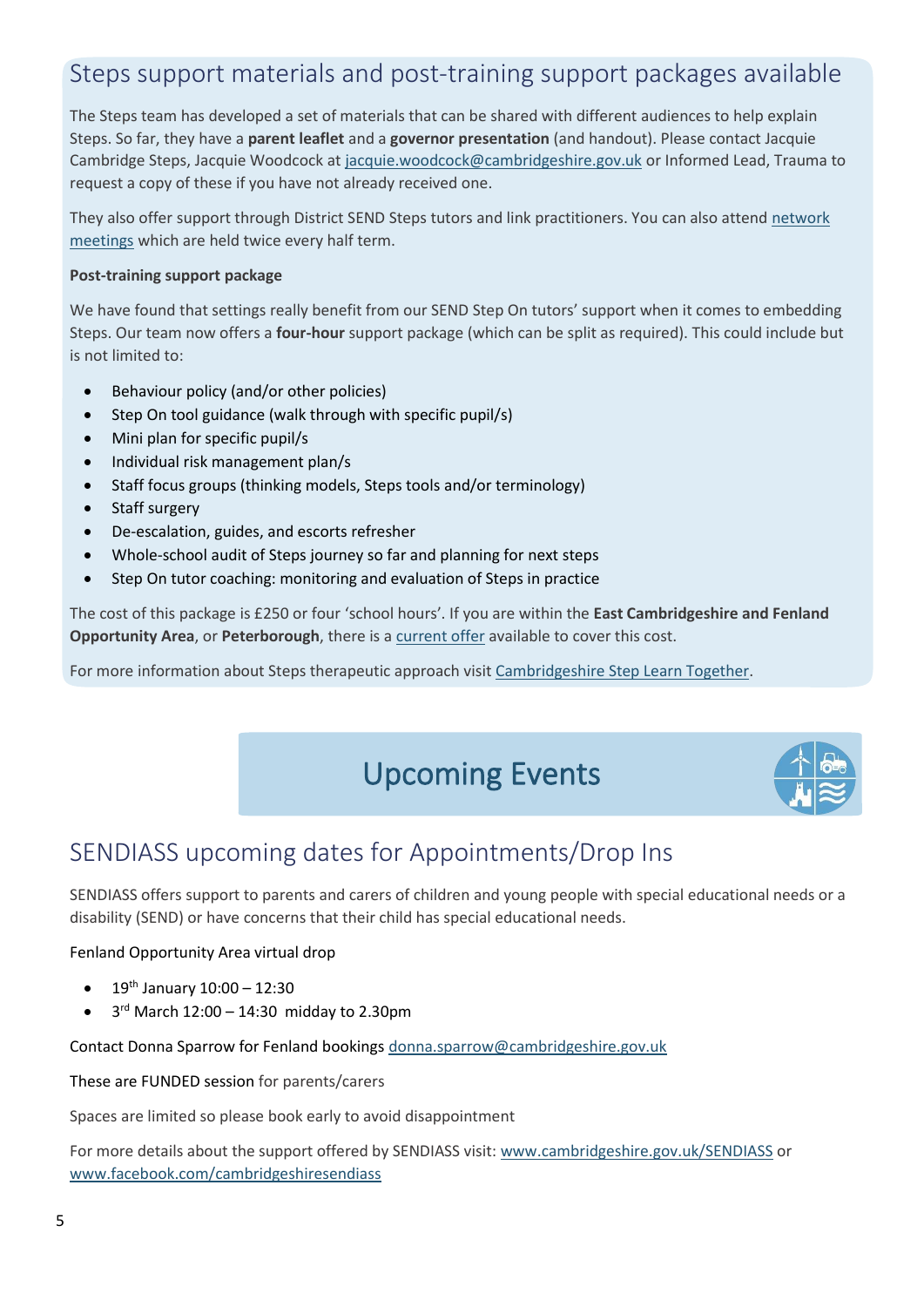## <span id="page-5-0"></span>Mental Health and Wellbeing Follow-up Support from Karin Horowitz

Each school in Fenland and East Cambridgeshire is eligible to access one funded one-hour individual webinar follow-up session with Karin Horowitz. During the session, Karin will discuss with the school how to embed learning following one of her Mental Health and Wellbeing Coaching sessions. The deadline to apply for this follow-up support has been extended to the 1<sup>st</sup> April 2022. To apply for this support please complete the online [link.](https://fenlandeastcambridgeshireoa.files.wordpress.com/2022/01/karin-horowicz-follow-up-support.docx)

### <span id="page-5-1"></span>OA Webinar Series Events

The OA Webinar Series has recently been updated with a number of new pre-recorded resources and upcoming live webinar sessions. All schools across Peterborough and Cambridgeshire are eligible to access this platform, to sign up please clic[k here.](https://bit.ly/3cKALO4)

Please see below the upcoming sessions:

**Christine Counsell Sessions**

**Transforming Literacy through Knowledge-Rich Primary Humanities** 

• 25th January 2022 13:30 – 16:30

#### **Karin Horowicz sessions**

**Six leadership styles to manage any situation**

- 28th January 2022 15:30 18:00
- 10th February 2022 9:30 12:00

**Leading from 'The second chair'**

•  $31^{st}$  January 2022 15:30 - 18:00

**Resilience strategies to manage pressure and achieve school-life balance** 

• 3 rd February 2022 15:30 – 18:00

**Understanding how our beliefs shape our actions and mental health** 

- $\bullet$  7<sup>th</sup> March 2022 15:30 18:00
- 29th March 2022 9:30 12:00 (REPEAT)

#### **Courageous Conversations**

• 24th March 2022 15:30 – 18:00

**Gender, Power and Authority**

- $28^{th}$  April 2022 15:30 18:00
- 25<sup>th</sup> May 2022 9:30 12:00

**Running effective meetings to get staff engagement**

•  $23^{rd}$  May 2022 15:30 - 18:00

**Leading through turbulent times and navigating with intelligence**

- $\bullet$  17<sup>th</sup> June 2022 15:30 18:00
- $\bullet$  5<sup>th</sup> July 2022 9:30 12:00

**Transactional Analysis and Defences**

•  $23^{rd}$  June 2022 15:30 - 18:00

<span id="page-5-2"></span>Wensum English Hub

[Wensum English Hub](https://fenlandeastcambridgeshireoa.files.wordpress.com/2021/12/wensum-english-hub-eyfs-slcn-cpd.pdf) are delighted to be working with Kirstie Page-Speech and Language Therapist and Early Years consultant to bring you a series of Free CPD Event.

#### **EYFS reforms: What to consider if children are not on-track**

• 20th January 2022 15:30 – 17:30

Please note you will have to book each session individually

For more details please visit: [Wensum English Hub -](https://www.wensumtrust.org.uk/wensumenglishhub) Wensum Trust

#### **Embedding interventions**

•  $10^{th}$  February 2022 15:30 – 17:30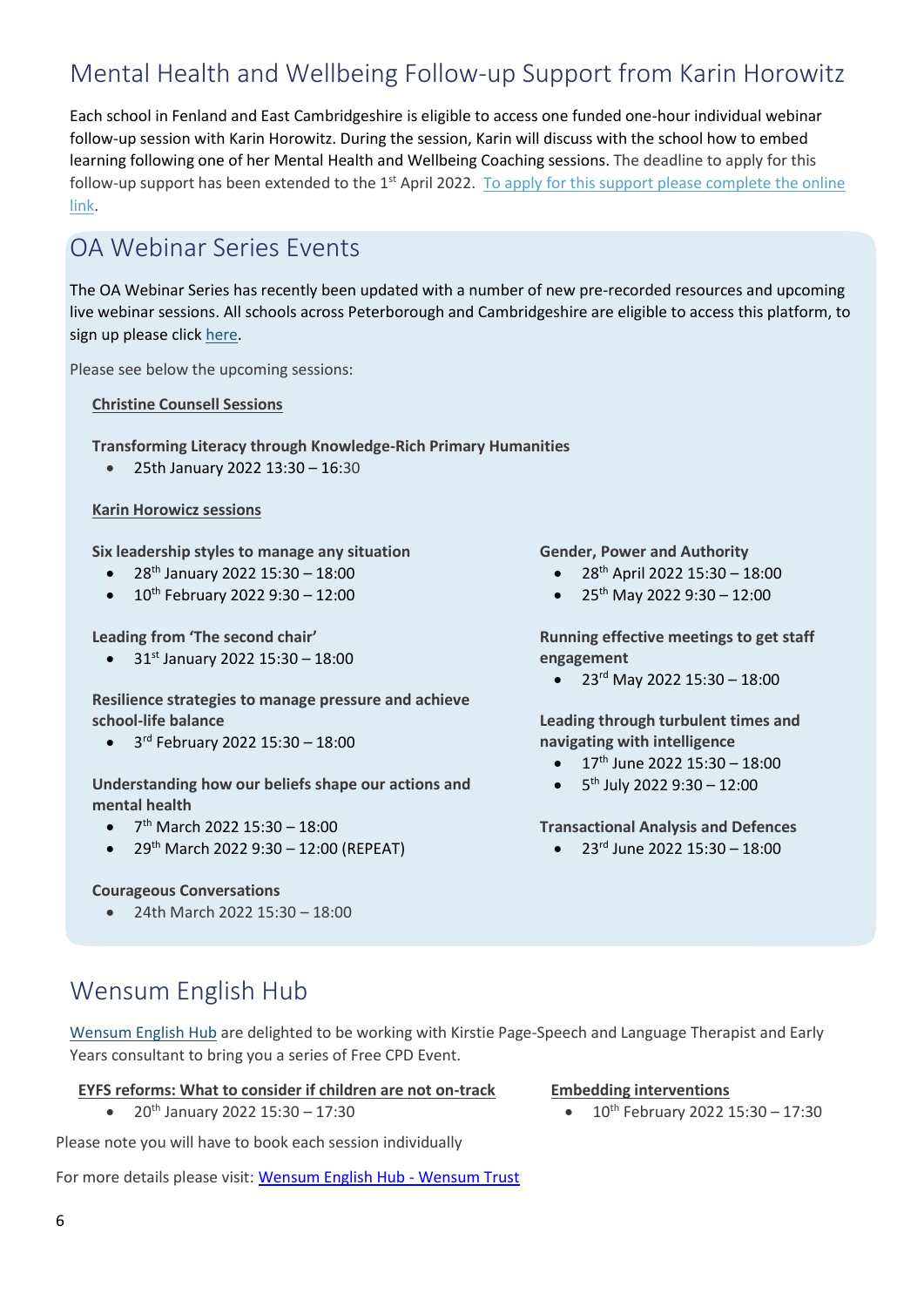## <span id="page-6-0"></span>Free nutrition and physical activity resources

The Office for Health Improvement and Disparities (OHID), formerly Public Health England, have a range of totally free orderable and downloadable nutrition and physical activity resources that may be useful for providers and aid the running of sessions. These include:

### **Nutrition**

- You can order the [Top Tips leaflet](https://campaignresources.phe.gov.uk/resources/campaigns/17/resources/63) to send home to parents with simple ideas on how to keep their families healthy by eating well and moving more.
- There are also a range of [recipe cards](https://campaignresources.phe.gov.uk/schools/resources/healthy-eating-change4life-recipe-print-outs) as well as [a cooking tips toolkit](https://campaignresources.phe.gov.uk/schools/resources/classroom-cooking-toolkit) available to download

### **Physical Activity**

- You can order [10 Minute Shake Up 'take home' packs](https://campaignresources.phe.gov.uk/resources/campaigns/123/resources/5753) that can be used in sessions or to send home with children that include 12 Disney-themed activities that get children active.
- [12 Disney themed 10 Minute Shake Up activity cards](https://www.yourschoolgames.com/search/?query=10+Minute+Shake+Up) designed especially for HAF providers to help run physical activity sessions and get kids active.
- [Play leader activity pack](https://campaignresources.phe.gov.uk/schools/resources/play-leader-activity-pack) that encourages children to lead other children in activities
- [PE lesson plans](https://campaignresources.phe.gov.uk/schools/resources/pe-lesson-plans) which are perfect for quick warm up activities or wet play sessions

Further free resource are available on the Campaign [Resource Centre](https://campaignresources.phe.gov.uk/resources) an[d School Zone.](https://campaignresources.phe.gov.uk/schools)

## <span id="page-6-1"></span>Opportunity Areas insight guides

The Department for Education (DfE) is investing £108 million over five years to transform the life chances of children and young people in 12 areas of the country with low social mobility as part of the Government's Opportunity Area programme.

Early years practitioners, leaders, providers and anyone with an interest in social mobility are invited to hear from those working hard to make a difference for children in the early years at a webinar on 25<sup>th</sup> January at 14:30 – 16:30 [\(https://www.eventbrite.com/e/208657489167\)](https://www.eventbrite.com/e/208657489167).

There is also a series of [Opportunity Area insight guides](https://www.gov.uk/government/publications/opportunity-areas-insight-guides) available to read. The most recently published insight guide on early years explores: West Somerset's 'Healthy Movers', which develops children's physical literacy and self-esteem; early speech, language and communication skills projects delivered in Norwich and in Derby's most disadvantaged wards; professional development for early years practitioners on the North Yorkshire Coast; and creating a positive home learning environment in Oldham by building parents' and carers' knowledge and confidence to help their children read and write.

Sign up to the webinar [\(https://www.eventbrite.com/e/208657489167\)](https://www.eventbrite.com/e/208657489167), read the insight guide [\(Opportunity](https://www.gov.uk/government/publications/opportunity-areas-insight-guides)  [areas insight guides -](https://www.gov.uk/government/publications/opportunity-areas-insight-guides) GOV.UK or contact [Opportunity.Areas@education.gov.uk](mailto:Opportunity.Areas@education.gov.uk) for more information.